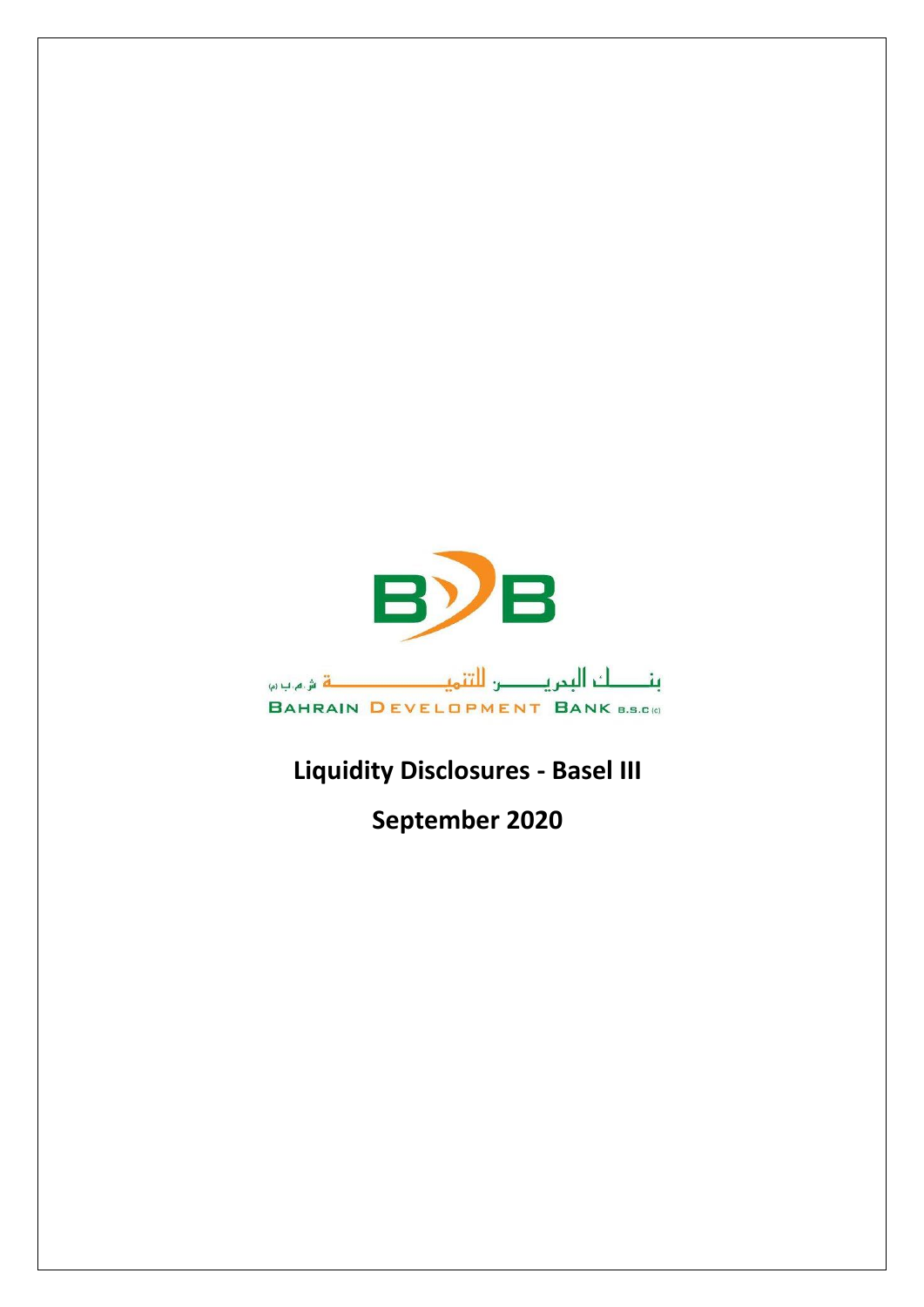## **Consolidated Liquidity Coverage Ratio – September 2020**

In August 2018, the Central Bank of Bahrain (CBB) issued its regulations on Liquidity Risk Management (LM). Amongst other things, the LM regulations mandate banks to implement Liquidity Coverage Ratio (LCR) by end of June 2019. The main objective of the LCR is to promote short-term resilience of the liquidity risk profile of banks by ensuring that they have sufficient level of high-quality liquid assets (HQLAs) to honour net cash outflows and survive a significant stress scenario lasting for a period of up to 30 days. As per CBB LM regulations, banks must meet the minimum LCR of not less than 100 percent daily.

The below table provides information on BDB's Consolidated LCR for the quarter ended 30<sup>th</sup> September 2020.

| (In BD 000')            |                                                               |                         |         |                             |  |  |  |  |  |
|-------------------------|---------------------------------------------------------------|-------------------------|---------|-----------------------------|--|--|--|--|--|
| <b>Consolidated LCR</b> |                                                               | <b>Total Unweighted</b> | Weights | <b>Total Weighted Value</b> |  |  |  |  |  |
|                         |                                                               | Value (average)         |         | (average)                   |  |  |  |  |  |
|                         | <b>HIGH-QUALITY LIQUID ASSETS</b>                             |                         |         |                             |  |  |  |  |  |
| $\mathbf{1}$            | <b>Total HQLA</b>                                             |                         |         | 49,056                      |  |  |  |  |  |
|                         | <b>CASH OUTFLOWS</b>                                          |                         |         |                             |  |  |  |  |  |
| $\overline{2}$          | Retails Deposits and deposits from small business customers,  |                         |         |                             |  |  |  |  |  |
|                         | of which:                                                     |                         |         |                             |  |  |  |  |  |
| 3                       | Stable Deposits                                               |                         |         |                             |  |  |  |  |  |
| 4                       | Less Stable Deposits                                          | 828                     | 10%     | 83                          |  |  |  |  |  |
| 5                       | Unsecured wholesale funding, of which:                        |                         |         |                             |  |  |  |  |  |
| 6                       | Operational deposits (all counterparties) and deposits in     |                         |         |                             |  |  |  |  |  |
|                         | networks of cooperative banks                                 |                         |         |                             |  |  |  |  |  |
| $\overline{7}$          | Non-operational deposits (all counterparties)                 | 18,025                  | 100%    | 18,025                      |  |  |  |  |  |
| 8                       | <b>Unsecured Debt</b>                                         |                         |         |                             |  |  |  |  |  |
| 9                       | Secured wholesale funding                                     |                         |         |                             |  |  |  |  |  |
| 10                      | Additional requirements, of which:                            |                         |         |                             |  |  |  |  |  |
| 11                      | Outflows related to derivative exposures and other collateral |                         |         |                             |  |  |  |  |  |
|                         | requirements                                                  |                         |         |                             |  |  |  |  |  |
| 12                      | Outflows related to loss of funding on debt products          |                         |         |                             |  |  |  |  |  |
| 13                      | Credit and liquidity facilities                               |                         |         |                             |  |  |  |  |  |
| 14                      | Other contractual funding obligations                         | 2,058                   | 100%    | 2,058                       |  |  |  |  |  |
| 15                      | Other contingent funding obligations                          | 1,348                   | 5%      | 67                          |  |  |  |  |  |
| 16                      | <b>Total Cash Outflows</b>                                    | 22,259                  |         | 20,233                      |  |  |  |  |  |
|                         | <b>CASH INFLOWS</b>                                           |                         |         |                             |  |  |  |  |  |
| 17                      | Secured lending (eg reverse repos)                            |                         |         |                             |  |  |  |  |  |
| 18                      | Inflows from fully performing exposures                       | 1,483                   | 50%     | 741                         |  |  |  |  |  |
| 19                      | Other cash inflows                                            | 7,970                   | 100%    | 7,970                       |  |  |  |  |  |
| 20                      | <b>Total Cash Inflows</b>                                     | 9,453                   |         | 8,712                       |  |  |  |  |  |
|                         |                                                               |                         |         | <b>Total Adjusted Value</b> |  |  |  |  |  |
| 21                      | <b>TOTAL HQLA</b>                                             |                         |         | 49,056                      |  |  |  |  |  |
| 22                      | <b>TOTAL NET CASH OUTFLOWS</b>                                |                         |         | 11,521                      |  |  |  |  |  |
| 23                      | <b>LIQUIDITY COVERAGE RATIO (%)</b>                           |                         |         | 426%                        |  |  |  |  |  |

As per the CBB LM module, the consolidated LCR of 426% reported above in line 23 is the simple average of daily LCR during Q3 2020.